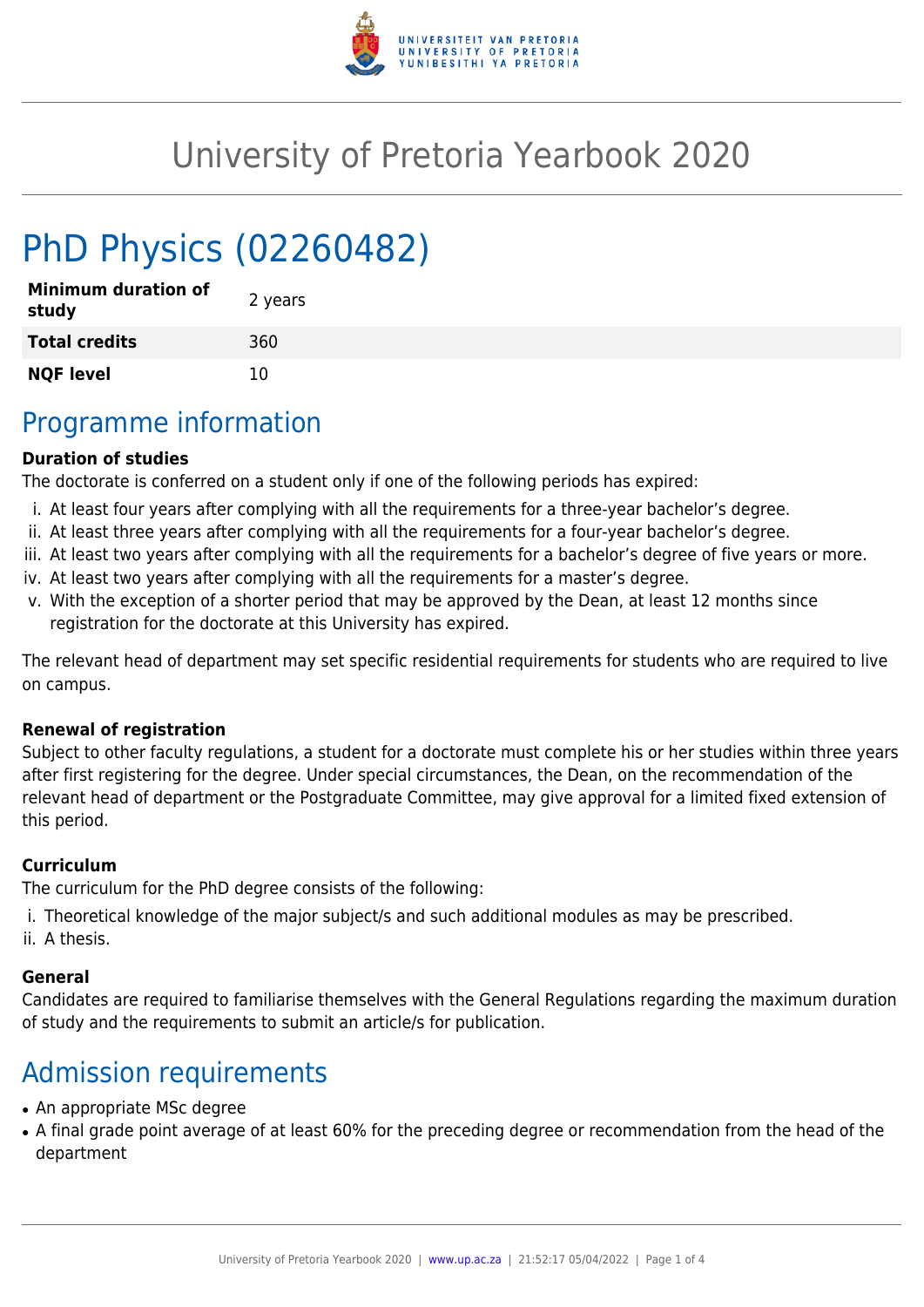

# Other programme-specific information

Additional modules may be prescribed by the head of department. The contents of the coursework will be determined by the supervisor and head of department to supplement the subject of the thesis of the student.

## Examinations and pass requirements

- i. Consult the General Regulations that apply to the calculation of marks.
- ii. In order to obtain the PhD degree the candidate must:
- pass the examinations and the prescribed modules, as determined in the study programme;
- pass the thesis; and
- pass the final examination on the thesis and general subject knowledge.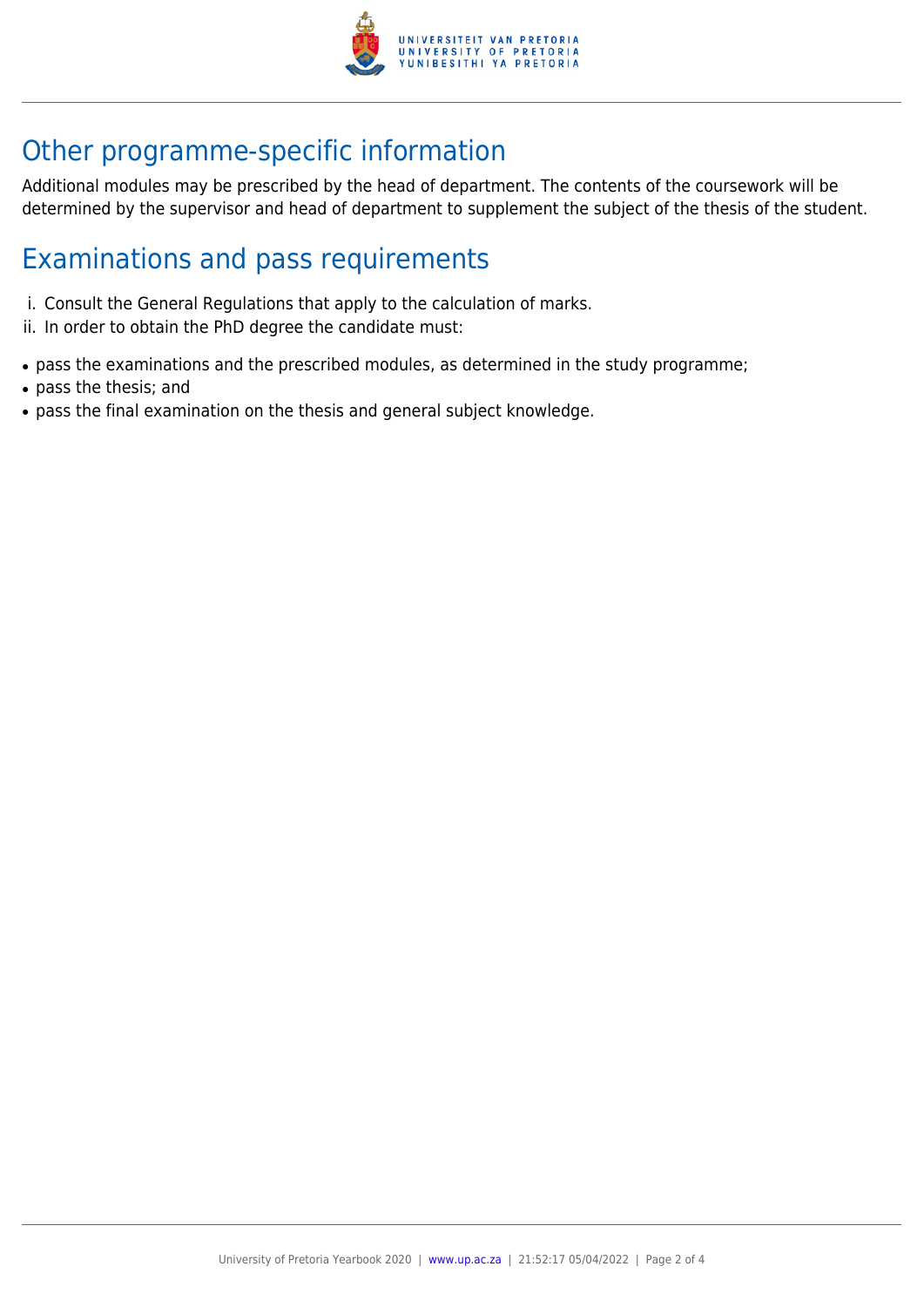

## Curriculum: Year 1

**Minimum credits: 360**

#### **Core modules**

[Thesis: Physics 990](https://www.up.ac.za/faculty-of-education/yearbooks/2020/modules/view/FSK 990) (FSK 990) - Credits: 360.00